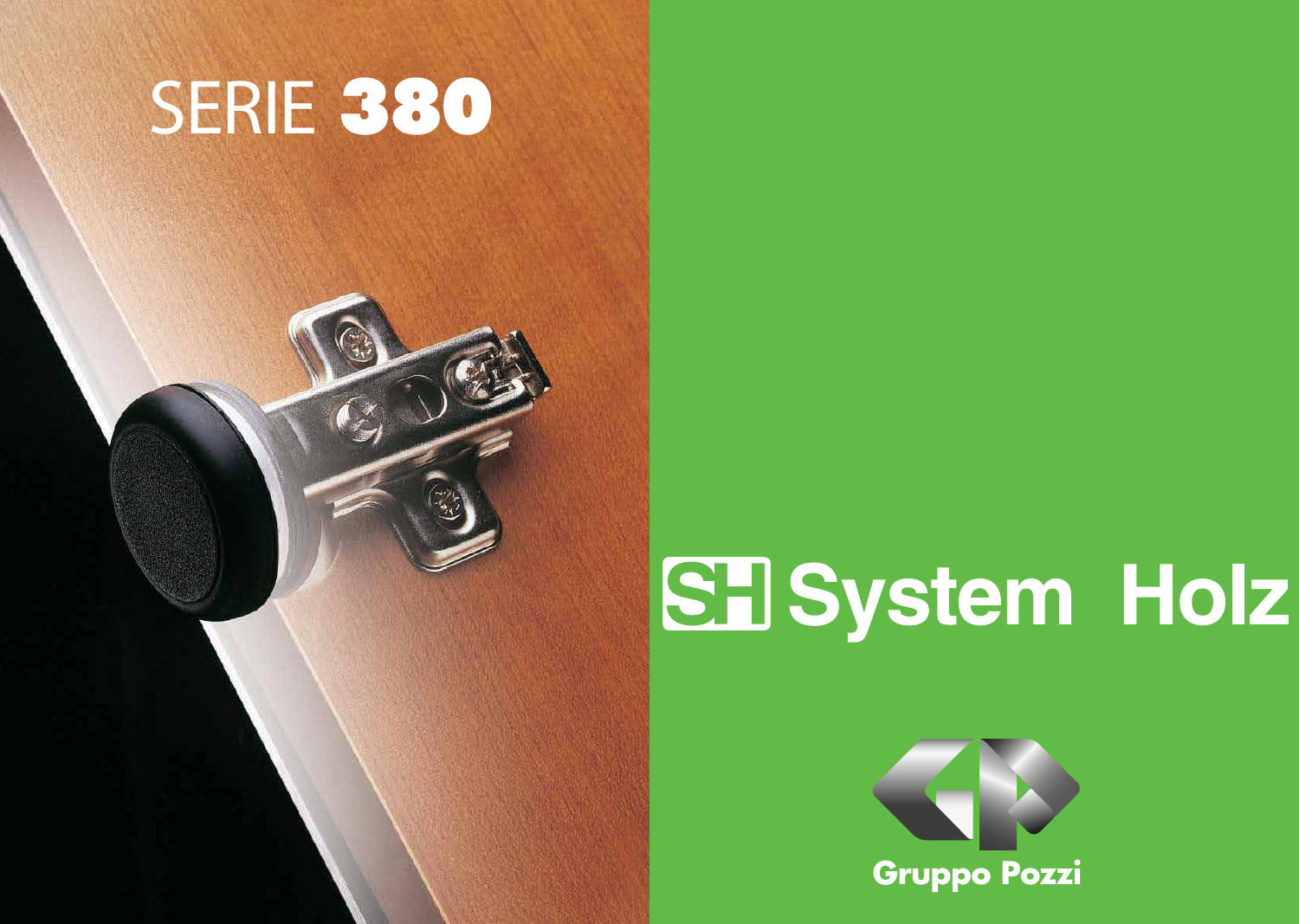

Si consiglia l'utilizzo di vetri temperati. We suggest the use of tempered

<sup>g</sup>lass.

900 fino a 7 Kg. 1600 fino a 10 Kg. 2000 fino a 13 Kg.



## SERIE 380

| B              |                   | 3              | $\overline{4}$  | 5              | $\overline{6}$ | 7              | 8 | 9         | H |  |
|----------------|-------------------|----------------|-----------------|----------------|----------------|----------------|---|-----------|---|--|
| $\triangleq$   | $\mathbf{f}$<br>ļ |                | $4 - 5 - 6 - 7$ |                |                |                |   |           |   |  |
|                | $\overline{2}$    |                |                 |                |                |                |   |           |   |  |
| 3              |                   |                |                 |                |                |                |   |           |   |  |
| $\overline{4}$ | 4                 |                |                 |                |                |                |   |           |   |  |
| $\delta$       | 6                 | $\overline{2}$ |                 |                |                |                |   |           | F |  |
| 8              | 8                 | $\overline{4}$ | 3               | $\overline{2}$ |                |                |   |           |   |  |
|                | 10                |                |                 | 4              | 3              | $\overline{2}$ |   | $\bigcap$ |   |  |
|                | 14                |                |                 |                |                |                |   |           |   |  |



| В              |                | 3              | $\overline{4}$  | 5              | 6      | 7                   | 8  | 9  | H |  |
|----------------|----------------|----------------|-----------------|----------------|--------|---------------------|----|----|---|--|
|                | $\mathbf{P}$   |                | $4 - 5 - 6 - 7$ |                |        |                     |    |    |   |  |
|                | $\overline{2}$ | 10             |                 | 12             | 3<br>1 | T<br>$\overline{4}$ | 15 | 16 |   |  |
| 3              |                | 9              |                 |                | 12     | 13                  | 14 | 15 |   |  |
| $\overline{4}$ | 4              | 8              | 9               | $\vert$ ()     |        | 12                  | 13 | 14 |   |  |
| 6              | 6              | 6              | 7               | 8              | 9      | $\bigcirc$          |    | 12 | K |  |
| 8              | 8              | $\overline{A}$ | $\sqrt{2}$      | 6              | 7      | 8                   | 9  | 10 |   |  |
|                | 10             | $\overline{2}$ | 3               | $\overline{A}$ | 5      | $\triangle$         | 7  | 8  |   |  |
|                | 14             | $-2$           | -1              | ∩              |        | $\overline{2}$      | 3  | 4  |   |  |

| B                        |                | 3  | 4               | 5  | 6     | - 7   | 8  | 9  |  |  |
|--------------------------|----------------|----|-----------------|----|-------|-------|----|----|--|--|
|                          | ₩              |    | $4 - 5 - 6 - 7$ |    |       |       |    |    |  |  |
|                          | $\overline{2}$ | 19 | 20 21           |    |       | 22 23 | 24 | 25 |  |  |
| 3                        |                | 18 | $\circ$         | 20 | 2     | 22    | 23 | 24 |  |  |
| $\overline{\mathcal{A}}$ | 4              | 17 | 18              | 19 | 20 21 |       | 22 | 23 |  |  |
| 6                        | 6              | 15 | 16              | 17 | 18    | 19    | 20 | 21 |  |  |
| 8                        | 8              | 13 | 14              | 15 | 16    | 17    | 18 | 19 |  |  |
|                          | 10             |    | 12              | 13 | 14    | 15    | 16 | 17 |  |  |
|                          | 14             |    | 8               | 9  | 10    |       | 12 | 13 |  |  |